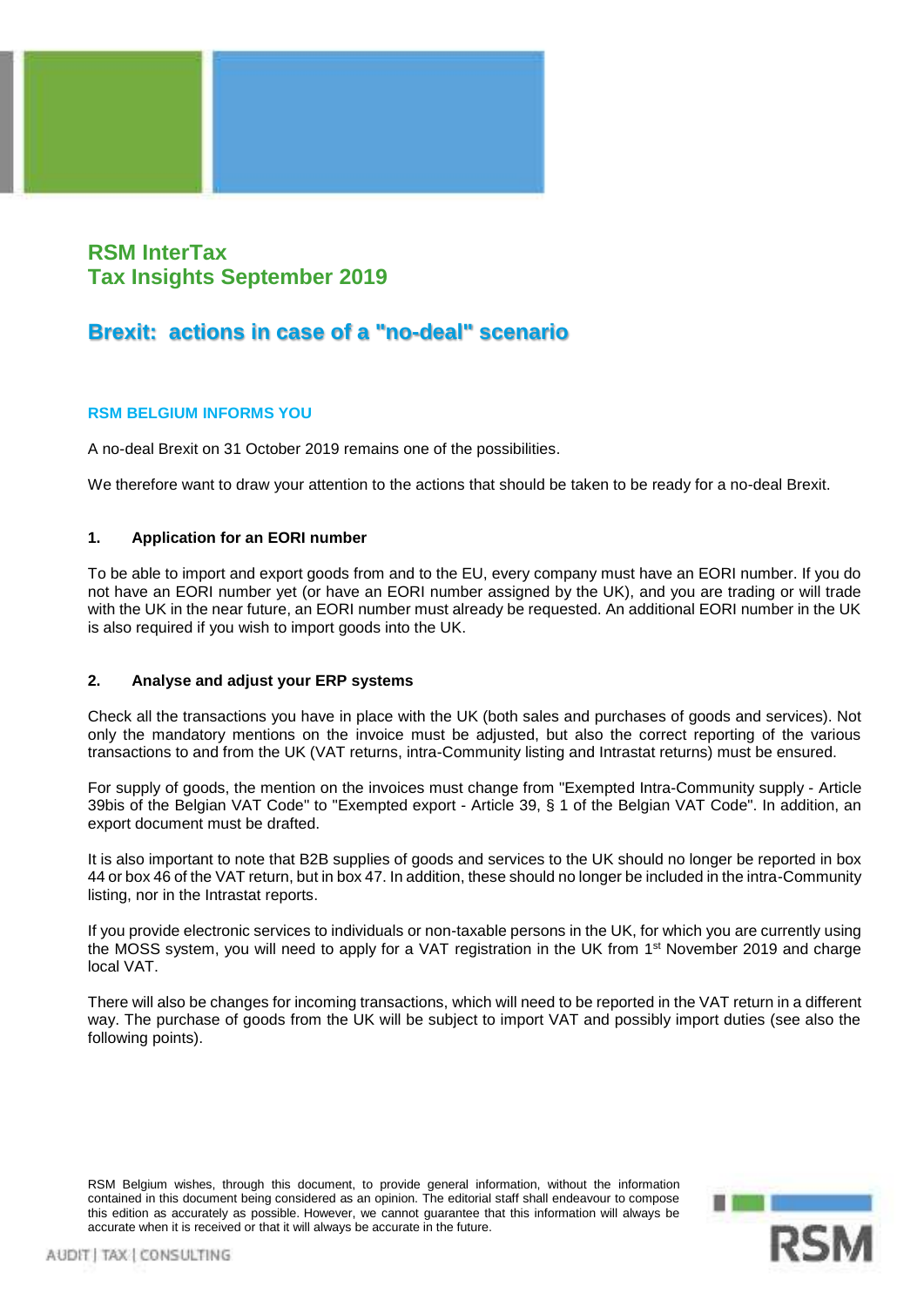

#### **3. ET 14.000 - license: shifting of VAT to the VAT return**

If you often purchase goods from the UK, it may be useful to apply for an ET 14.000 license. After the Brexit, these purchases will qualify as imports of goods on which import VAT is due. In principle, you must immediately pay this import VAT to customs at the time of import.

To avoid having to pre-finance high import VAT amounts, you can apply for an ET 14.000 license. This license allows you to shift the import VAT to your periodic VAT return (by means of a reverse charge mechanism), so that the VAT has no longer to be paid immediately at the time of import.

Taking the Brexit into account, you can already apply for this license, but it will only be granted once Brexit is a fact.

#### **4. Refund request for UK VAT**

If you, as a Belgian VAT taxable person, have incurred UK VAT during 2018 or 2019, these VAT amounts can still be claimed through 31 October 2019 via the electronic EU refund portal (INTERVAT application VAT Refund). Please note that the deadline for a refund request for VAT from 2018 is, as usual, 30 September 2019. The deadline for VAT claims from 2019 (until 31 October) is 30 September 2020, but electronic requests for UK VAT can only be introduced until 31 October 2019.

Refund requests submitted after 31 October 2019 must follow the more lenghty refund procedure of the 13th Directive (in accordance with UK regulations, i.e. requests must be made per fiscal year from 1 July to 30 June and must be submitted before 31 December of the relevant year).

#### **5. Immigration**

Once the Brexit of 31 October 2019 will be effective the UK will no longer be subject to European rules on free movement of people and will be free to implement its own immigration system. It is not yet clear what this new system will look like and what impact Brexit will have on the free movement of people in the other EU Member States. Former UK Prime Minister, Theresa May, considered that the European rules on free movement would gradually disappear during a transition period. These plans have already been withdrawn. It is possible that the UK will limit migration from mainland Europe by imposing work and residence criteria on European Union nationals, which is similar to the system that already applies to non-European nationals. After Brexit, the UK may introduce a new immigration system under which EU nationals must meet certain skill or diploma requirements. On the other hand, it is possible that the UK will leave the European Union but would still want to remain a member of the European Free Trade Area and / or the European Economic Area. In this case, the UK may have no option but to accept unlimited immigration from the European Union. We should still wait to see how this discussion will evolve.

#### **6. European Regulation 883/2004 on the coordination of social security systems**

The social security regime applicable to persons moving within the European Union is currently regulated by the European Regulation 883/2004 on the coordination of social security systems. This Regulation applies in situations of cross-border employment. This stipulates that a worker can only fall under the legislation of one single country and therefore only pays social contributions in one single country. Moreover, it is stated that the workers always have the same rights and obligations as other nationals of the country in which they are socially insured.

RSM Belgium wishes, through this document, to provide general information, without the information contained in this document being considered as an opinion. The editorial staff shall endeavour to compose this edition as accurately as possible. However, we cannot guarantee that this information will always be accurate when it is received or that it will always be accurate in the future.

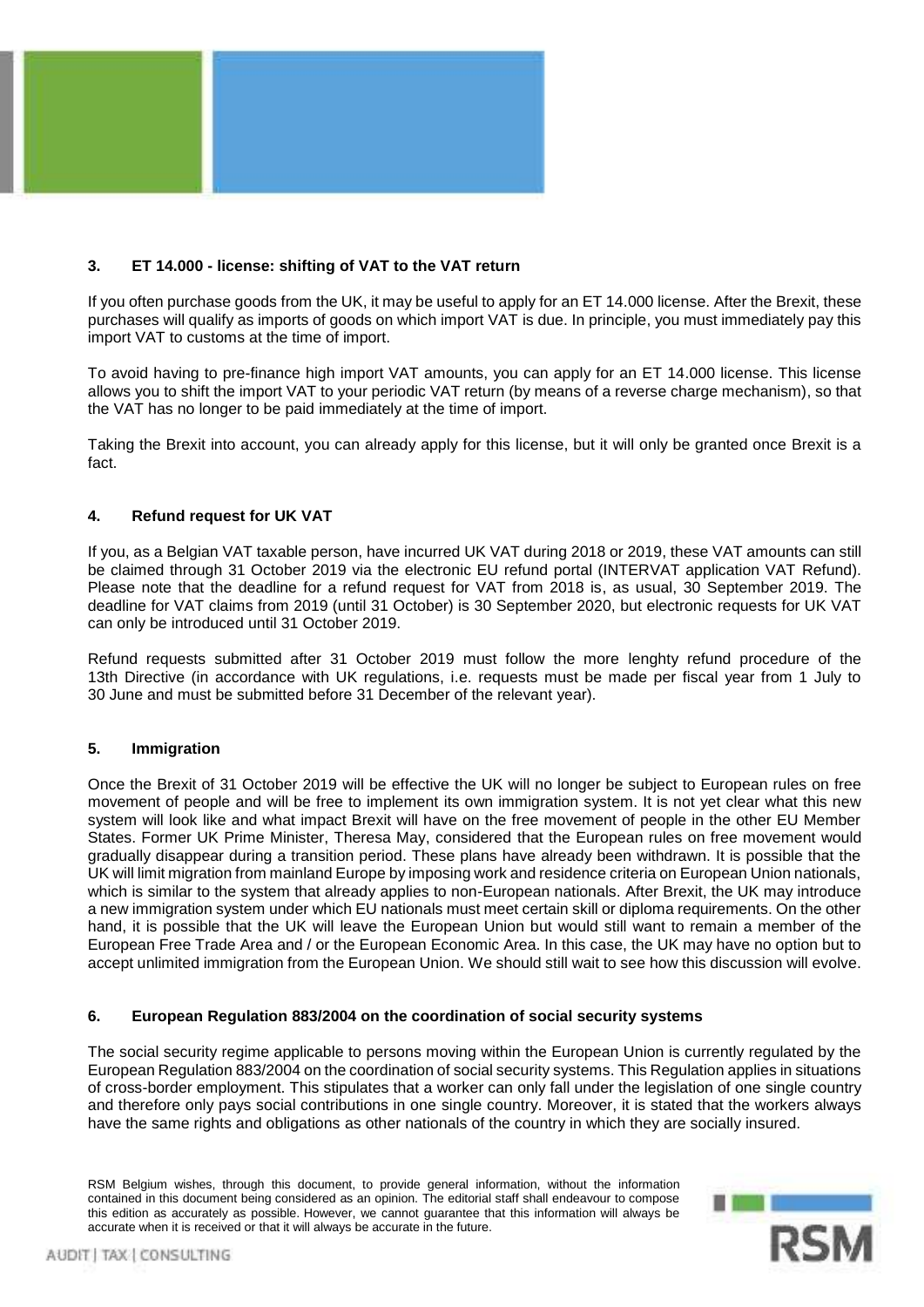

The principles and rules set out in the Regulation still apply to British nationals living or working in Belgium and this will continue to be the case until the UK leaves the European Union on 31 October 2019.

In the case of a "No Deal" between the European Union and the UK, from 1 November 2019 citizens will in principle be subject to the legislation of the country where they work or reside. This means, for example, if you work in the UK, you are subject to UK legislation and you will have to address the relevant UK authorities. However, from 1 November 2019, the social security rights of British nationals present in Belgium will be further protected. To this end, the Belgian federal government has taken a legislative initiative ensuring that the social security situation of British nationals living or working in Belgium will remain unchanged until 31 December 2020 based on the reciprocity principle between Belgium and the UK. The same applies to Belgian nationals working in the UK on 31 October 2019. In practice, this means that the European Health Insurance Card (EHIC) remains valid until 31 December 2020.

In the context of secondment, there are two possible situations: a secondment of an employee or self-employed person either from the UK to Belgium or vice versa from Belgium to the UK. In the first case, the person concerned will remain subject to UK social security until 31 December 2020 and will have to address the relevant UK authorities. Belgium will recognize the secondment certificates (A1 documents) and will not levy any social security charges in this case until 31 December 2020. In the opposite situation, the person concerned will remain subject to Belgian social security legislation. The existing rules on secondment and contribution payments will continue to apply until the end of next year.

#### **7. European Directive 96/71/EC concerning the posting of workers in the framework of the provision of services**

The European Posting of Workers Directive is still applicable in the UK. This Directive guarantees a good working environment for posted workers. Every EU Member State had to transpose this European Directive into its national legislation, including the UK. After the Brexit, this Directive will no longer apply, and the UK will be free to introduce its own rules. In this respect, we will have to wait and see what the new rules on posting to the UK will entail.

#### **8. Actions: does your company have enough resources to accommodate a no-deal Brexit?**

Considering the previous action points, it should be verified whether your company has the necessary human and technical capacity to handle these extra tasks. Can you appeal to people with sufficient VAT and customs knowledge? Are your IT systems adapted to the changed situation? Do the logistic flows need to be adjusted (according to the transactions performed)? Do certain permits/certificates have to be applied for (or renewed)? Is your company ready to submit import and export declarations?

In addition, there can be an impact on flows of goods due to additional customs controls and formalities. Check whether you have enough stock, so that delivery times can be met, even if for example the flow of goods with the UK has stopped for two weeks or more.

Also, possible import duties should not be forgotten, since these can have a major impact on profit margins due to higher purchase costs.

#### **9. Useful information on the websites of the Belgian and British Authorities**

The VAT administrations are also preparing for Brexit. Both the Belgian and British VAT administrations have a specific section on their website with useful information about the impact of Brexit.

RSM Belgium wishes, through this document, to provide general information, without the information contained in this document being considered as an opinion. The editorial staff shall endeavour to compose this edition as accurately as possible. However, we cannot guarantee that this information will always be accurate when it is received or that it will always be accurate in the future.